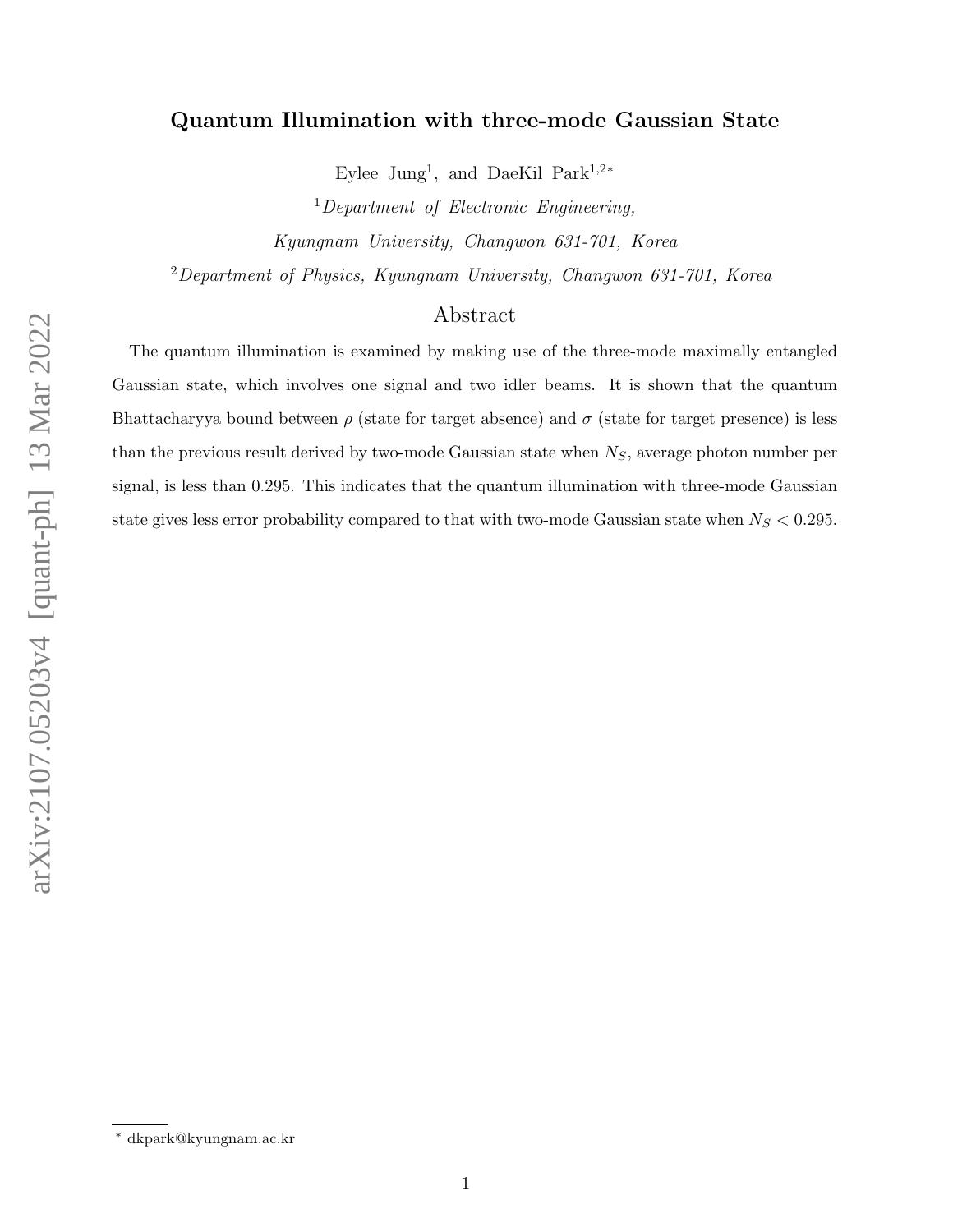#### I. INTRODUCTION

As IC (integrated circuit) becomes smaller and smaller in modern classical technology, the effect of quantum mechanics becomes prominent more and more. As a result, quantum technology (technology based on quantum mechanics and quantum information theories[\[1\]](#page-9-0)) becomes important more and more recently. The representative constructed by quantum technology is a quantum computer[\[2\]](#page-9-1), which was realized recently by making use of superconducting qubits. In quantum information processing quantum entanglement  $[1, 3, 4]$  $[1, 3, 4]$  $[1, 3, 4]$ plays an important role as a physical resource. It is used in various quantum information processing, such as quantum teleportation  $[5, 6]$  $[5, 6]$ , superdense coding  $[7]$ , quantum cloning  $[8]$ , quantum cryptography[\[9,](#page-9-8) [10\]](#page-9-9), quantum metrology[\[11\]](#page-10-0), and quantum computer[\[2,](#page-9-1) [12,](#page-10-1) [13\]](#page-10-2).

Few years ago the entanglement-assisted target detection protocol called the quantum illumination  $(14, 15)$  and its experimental realization  $(16–20)$  were explored. Quantum illumination is a protocol which takes advantage of quantum entanglement to detect a low reflective object embedded in a noisy thermal bath. The typical quantum illumination can be described as follows. The transmitter generates two entangled photons called signal (S) and idler (I) modes. The S-mode photon is used to interrogate the unknown object hidden in the background. After receiving photon from a target region, joint quantum measurement for returned light and I-mode photon is performed to decide absence or presence of target. The most surprising result of the quantum illumination is the fact that the error probability for the detection is drastically lowed even if the initial entanglement between S and I modes disappears due to decoherence. To show more concretely let us briefly review Ref. [\[15\]](#page-10-4), where the quantum illumination was explored with two-mode Gaussian state. In the paper the initial state is chosen as a maximally entangled state as a form

$$
|\psi\rangle_{SI} = \sum_{n=0}^{\infty} \sqrt{\frac{N_S^n}{(1+N_S)^{n+1}}} |n\rangle_S |n\rangle_I, \tag{1}
$$

where  $N<sub>S</sub>$  is the average photon number per signal mode. This is a zero-mean Gaussian state whose covariance matrix is

$$
\Lambda_{SI}^{(2)} = \begin{pmatrix} S & 0 & C_q & 0 \\ 0 & S & 0 & -C_q \\ C_q & 0 & S & 0 \\ 0 & -C_q & 0 & S \end{pmatrix}
$$
 (2)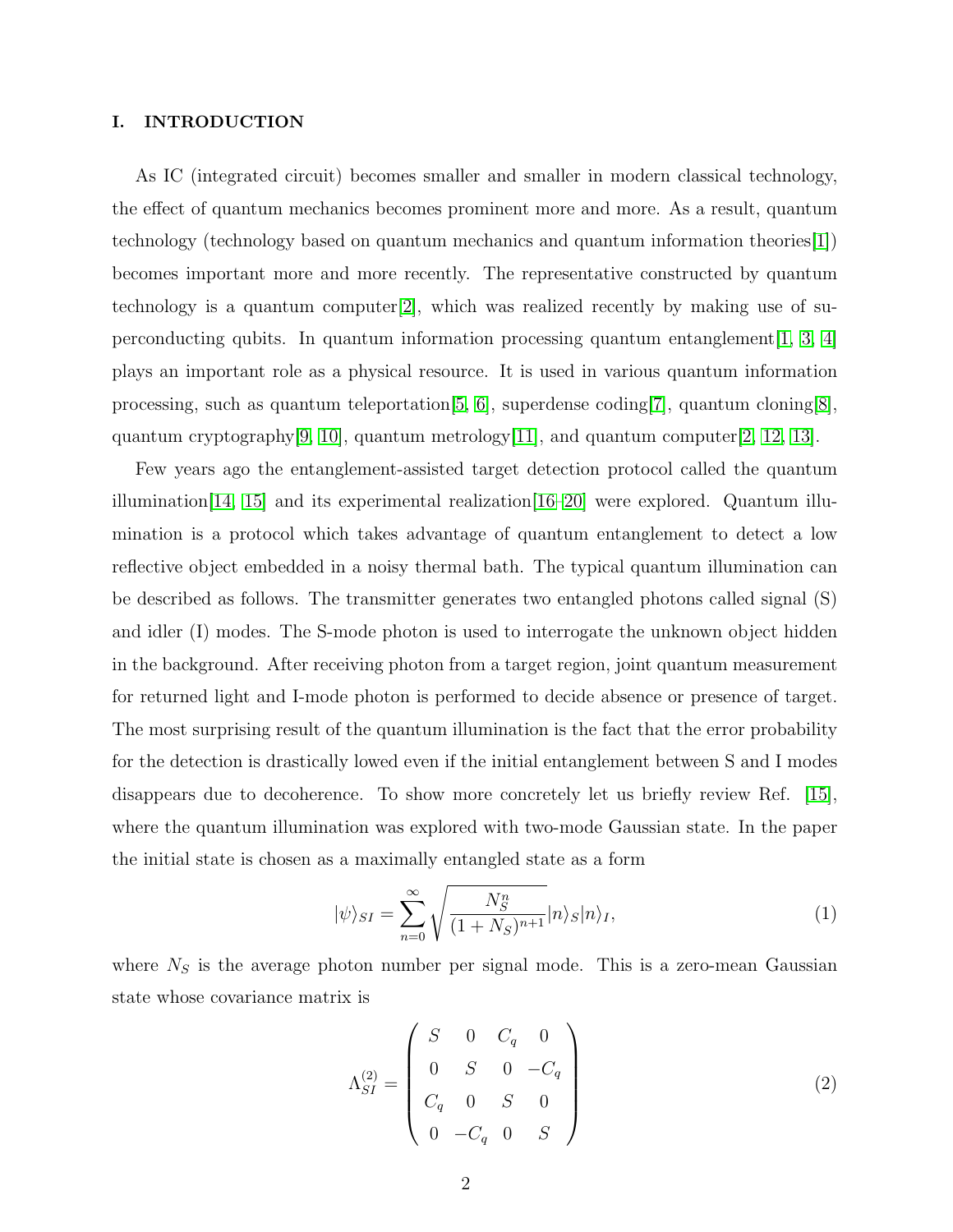where  $S \equiv 2N_S + 1$  and  $C_q = 2\sqrt{N_S(1 + N_S)}$ . Even though  $|\psi\rangle_{SI}$  is maximally entangled, it was shown that  $\rho$  (state for target absence) and  $\sigma$  (state for target presence) are separable due to entanglement-breaking noise. The most important result of this paper is as follows. Let  $N_B$  and  $\kappa$  be average photon number of background thermal state and reflectivity from a target respectively. Let us assume that background contribution is very strong  $(N_B \gg 1)$ compared to the signal  $(N_B \gg N_S)$ . We also assume that the reflectivity from a target is extremely small ( $\kappa \ll 1$ ). Then, the quantum Bhattacharyya (QB) bound between  $\rho$  and  $\sigma$ is shown to be

<span id="page-2-1"></span>
$$
P_{QB}^{(2)} \approx \frac{1}{2} \exp\left[-\frac{M\kappa\gamma_2}{N_B}\right]
$$
 (3)

where M is a number of identical copies of  $\rho$  and  $\sigma$ , and  $\gamma_2$  is

<span id="page-2-0"></span>
$$
\gamma_2 = \frac{N_S(1 + N_S) \left[1 + N_S - \sqrt{N_S(1 + N_S)}\right]}{1 + N_S + \sqrt{N_S(1 + N_S)}} = N_S \left[1 - 2\sqrt{N_S} + \mathcal{O}(N_S)\right].\tag{4}
$$

The last equality in Eq. [\(4\)](#page-2-0) is valid only when  $N_S \ll 1$ . This is important because the QB bound for the single-mode coherent-state is

<span id="page-2-2"></span>
$$
P_{QB}^{(1)} \approx \frac{1}{2} \exp\left[-\frac{M\kappa N_S}{4N_B}\right].\tag{5}
$$

When  $N_S \ll 1$ , the difference of Eq. [\(3\)](#page-2-1) from Eq. [\(5\)](#page-2-2) is a missing of factor 4 in the exponent. This implies that the quantum illumination with two-mode Gaussian state gives much less error probability compared to that with the classical coherent state. The quantum illumination with two-mode Gaussian state was extended to the asymmetric Gaussian hypothesis testing[\[21,](#page-10-7) [22\]](#page-10-8). Also, the quantum illumination with non-Gaussian initial state generated by photon subtraction and addition was also discussed [\[23,](#page-10-9) [24\]](#page-11-0).

As emphasized above, the entanglement's benefit survives even though there is no entanglement in  $\rho$  and  $\sigma$  due to entanglement-breaking noise. Then, it is natural to ask how entanglement's benefit is enhanced when partial entanglement of the initial state survives in  $\rho$  and  $\sigma$ . In order to examine this issue we consider the same physical situation in this paper by making use of the three-mode Gaussian state (one signal  $(S)$ ) and two idler modes  $(I_1, I_2)$ ). Thus, there are three biparties  $(S, I_1 + I_2)$ ,  $(I_1, S + I_2)$ ,  $(I_2, S + I_1)$ . As we will show in the following, the states  $\rho$  and  $\sigma$  derived from the three-mode maximally entangled state still have zero bipartite entanglement for first biparty while non-zero for the remaining parties. In this reason the noise discussed in our quantum illumination scheme is not com-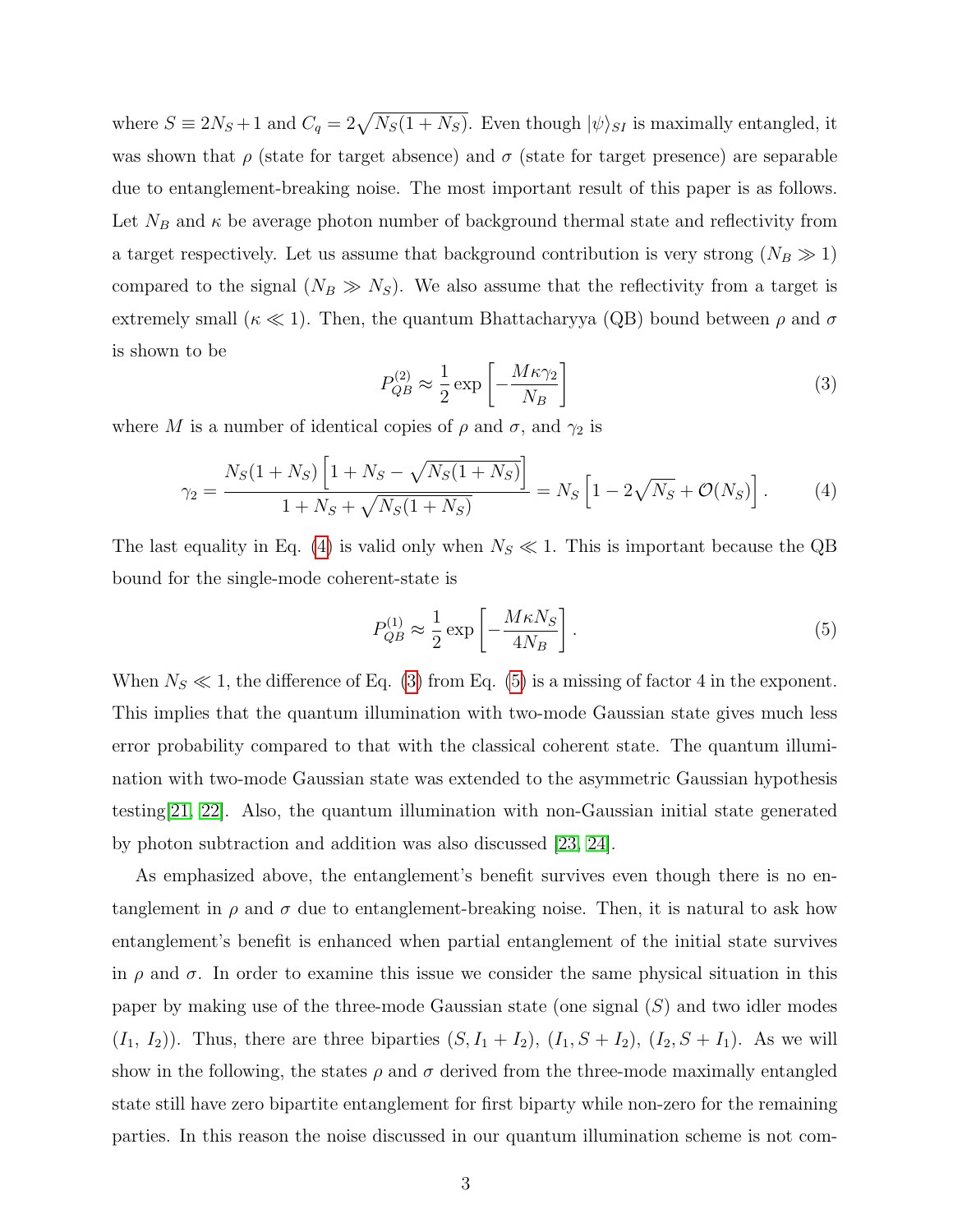

FIG. 1: (Color online) The  $N_S$ -dependence of the ratio  $\gamma_3/\gamma_2$ 

pletely entanglement-breaking, because it survives between two idler beams. Experimental construction of the three-mode states was recently discussed in Ref. [\[25\]](#page-11-1).

### II. MAIN RESULT

The final and main result of this paper is that the QB bound for our case becomes

<span id="page-3-0"></span>
$$
P_{QB}^{(3)} \approx \frac{1}{2} \exp\left[-\frac{M\kappa\gamma_3}{N_B}\right]
$$
 (6)

where

$$
\gamma_3 \approx N_S \left[ 1 - \sqrt{2N_S} + \mathcal{O}(N_S) \right] \tag{7}
$$

when  $N_S \ll 1$ . Thus, this QB bounds is slightly different from Eq. [\(3\)](#page-2-1) in the second order of exponent. As a result,  $P_{QB}^{(3)}$  is slightly less than  $P_{QB}^{(2)}$ . With relaxing the criterion  $N_S \ll 1$ , one can compute the ratio  $\gamma_3/\gamma_2$ , which is plotted in Fig. 1. Fig. 1 indicates that  $\gamma_3$  is larger than  $\gamma_2$  in the region  $0 \leq N_s \leq 0.295$ . This indicates that the quantum illumination with three-mode Gaussian state gives less error probability compared to that with two-mode Gaussian state when  $N_S < 0.295$ .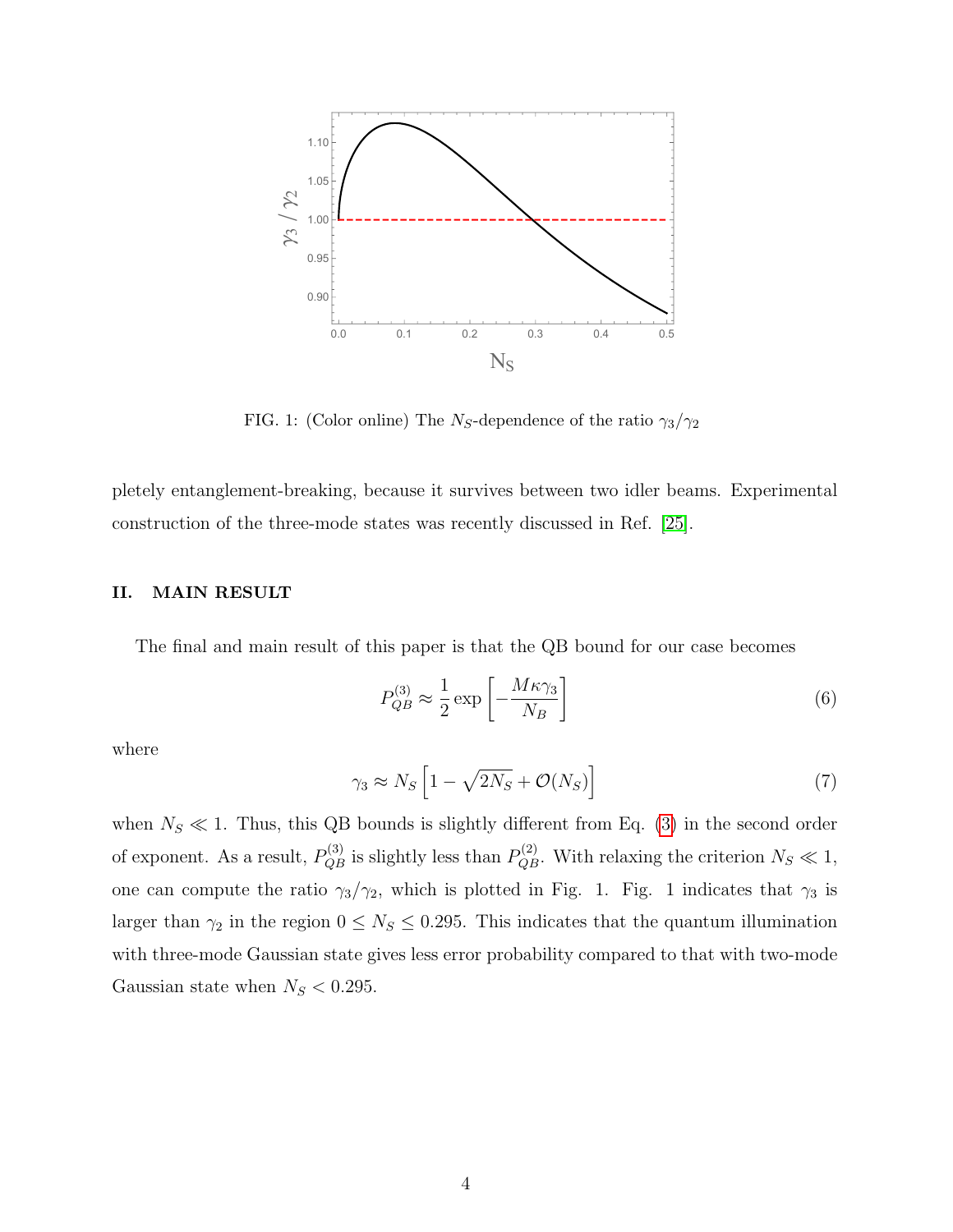#### III. THEORY

In order to derive Eq. [\(6\)](#page-3-0) we start with a state of signal and two idler modes. We assume that this state is a zero-mean three-mode Gaussian state whose covariance matrix is

$$
\Lambda_{SI_1I_2}^{(3)} = \begin{pmatrix} S & 0 & C & 0 & C & 0 \\ 0 & S & 0 & -C & 0 & -C \\ C & 0 & S & 0 & C & 0 \\ 0 & -C & 0 & S & 0 & -C \\ C & 0 & C & 0 & S & 0 \\ 0 & -C & 0 & -C & 0 & S \end{pmatrix}
$$
(8)

where  $S = 2N_S + 1$ . The subscript " $SI_1I_2$ " stands for signal, idler 1, and idler 2 respectively. Given the diagonal elements of  $\Lambda_{SI_1I_2}^{(3)}$ , quantum mechanics allows that the non-zero offdiagonal elements, C, should obey  $0 \leq C \leq C_q^{(3)}$ , where  $(C_q^{(3)})^2$  is a root of  $4x^3 - 9S^2x^2 +$  $6S<sup>4</sup>x - (S<sup>6</sup> - 1) = 0$ . This cubic equation gives unique real root in the range  $0 < x < S<sup>2</sup>/2$ . Since any cubic equation can be analytically solved in principle,  $C_q^{(3)}$  can be completely determined. Although it is hard to express  $C_q^{(3)}$  explicitly due to its lengthy expression, one can show that it has following limits:

$$
C_q^{(3)} = \begin{cases} \sqrt{2N_S} \left[ 1 - \frac{2}{3} N_S^2 + \frac{4}{3} N_S^3 + \cdots \right] & N_S \ll 1\\ N_S \left[ 1 + \frac{1}{2N_S} - \frac{1}{72} \frac{1}{N_S^6} + \cdots \right]. & N_S \gg 1 \end{cases}
$$
(9)

When  $C = C_q^{(3)}$ , the composite system becomes pure and maximally entangled state between the signal and idler modes. When  $0 \leq C \leq C_c^{(3)}$ , where  $(C_c^{(3)})^2 =$  $\left[ (2 + 5N_S + 5N_S^2) - \sqrt{(1 + 3N_S)(2 + 3N_S)(2 + N_S + N_S^2)} \right] / 2$ , the composite state becomes separable.

Let  $\rho$  and  $\sigma$  be quantum states for target absence and target presence respectively. Both are the zero-mean Gaussian states. Since, for  $\rho$ , the annihilation operator for the return from the target region should be  $\hat{a}_R = \hat{a}_B$ , where  $\hat{a}_B$  is the annihilation operator for a thermal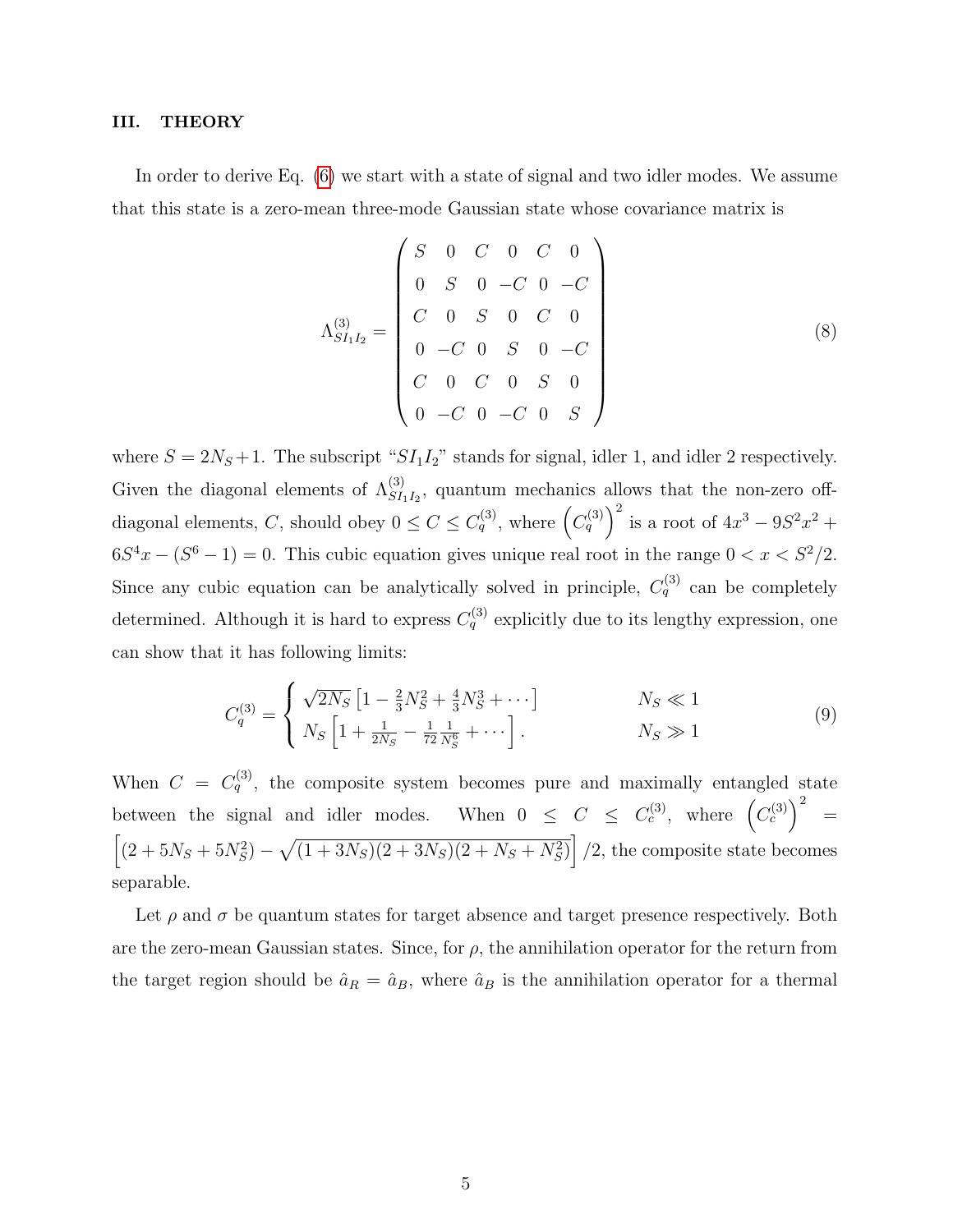state with average photon number  $N_B$ , its covariance matrix can be written in a form:

$$
\Lambda_{\rho} = \begin{pmatrix}\nB & 0 & 0 & 0 & 0 & 0 \\
0 & B & 0 & 0 & 0 & 0 \\
0 & 0 & S & 0 & C & 0 \\
0 & 0 & 0 & S & 0 & -C \\
0 & 0 & C & 0 & S & 0 \\
0 & 0 & 0 & -C & 0 & S\n\end{pmatrix}
$$
\n(10)

where  $B = 2N_B + 1$ . It can be written as  $\Lambda_\rho = S_\rho \left(\bigoplus_{j=1}^3 \alpha_j \mathbb{1}_2\right) S_\rho^T$ , where the symplectic eigenvalues are

$$
\alpha_1 = B \qquad \alpha_2 = \alpha_3 = \sqrt{S^2 - C^2}.\tag{11}
$$

The symplecic transformation  $S_{\rho}$  is

$$
S_{\rho} = \begin{pmatrix} 1 & 0 & 0 \\ 0 & Z_1 & -Z_2 \\ 0 & Z_1 & Z_2 \end{pmatrix}
$$
 (12)

where  $Z_1 = \frac{1}{\sqrt{2}}$  $\frac{1}{2}$ diag $(1/z, z)$  and  $Z_2 = \frac{1}{\sqrt{2}}$  $\frac{1}{2}$ diag(z, 1/z) with  $z = [(S - C)/(S + C)]^{1/4}$ . When  $C = C_q^{(3)}$ , the state  $\rho$  has non-zero logarithmic negativity  $\mathcal{E}_N = -\log_2(S - C_q^{(3)})$  in the bipartition  $I_1 + (S, I_2)$  and  $I_2 + (S, I_1)$ . However, it is zero in the party  $S + (I_1, I_2)$ .

For  $\sigma$  the return-mode's annihilation operator would be  $\hat{a}_R =$ √  $\overline{\kappa}\hat{a}_S+$ √  $1 - \kappa \hat{a}_B$ , where  $\hat{a}_B$  is an annihilation operator for a thermal state with average photon number  $N_B/(1 - \kappa)$ . We assume  $\kappa \ll 1$ . Combining all of the facts, one can deduce that the covariance matrix for  $\sigma$  is

$$
\Lambda_{\sigma} = \begin{pmatrix}\nA & 0 & \sqrt{\kappa}C & 0 & \sqrt{\kappa}C & 0 \\
0 & A & 0 & -\sqrt{\kappa}C & 0 & -\sqrt{\kappa}C \\
\sqrt{\kappa}C & 0 & S & 0 & C & 0 \\
0 & -\sqrt{\kappa}C & 0 & S & 0 & -C \\
\sqrt{\kappa}C & 0 & C & 0 & S & 0 \\
0 & -\sqrt{\kappa}C & 0 & -C & 0 & S\n\end{pmatrix}
$$
\n(13)

where  $A = 2\kappa N_S + B$ . The symplectic eigenvalues of  $\Lambda_{\sigma}$  are

$$
\beta_1 = \sqrt{S^2 - C^2}
$$
\n
$$
\beta_2 = \sqrt{\frac{A^2 + S^2 - (1 + 4\kappa)C^2 + \xi}{2}} \equiv \beta_+ \quad \beta_3 = \sqrt{\frac{A^2 + S^2 - (1 + 4\kappa)C^2 - \xi}{2}} \equiv \beta_-
$$
\n(14)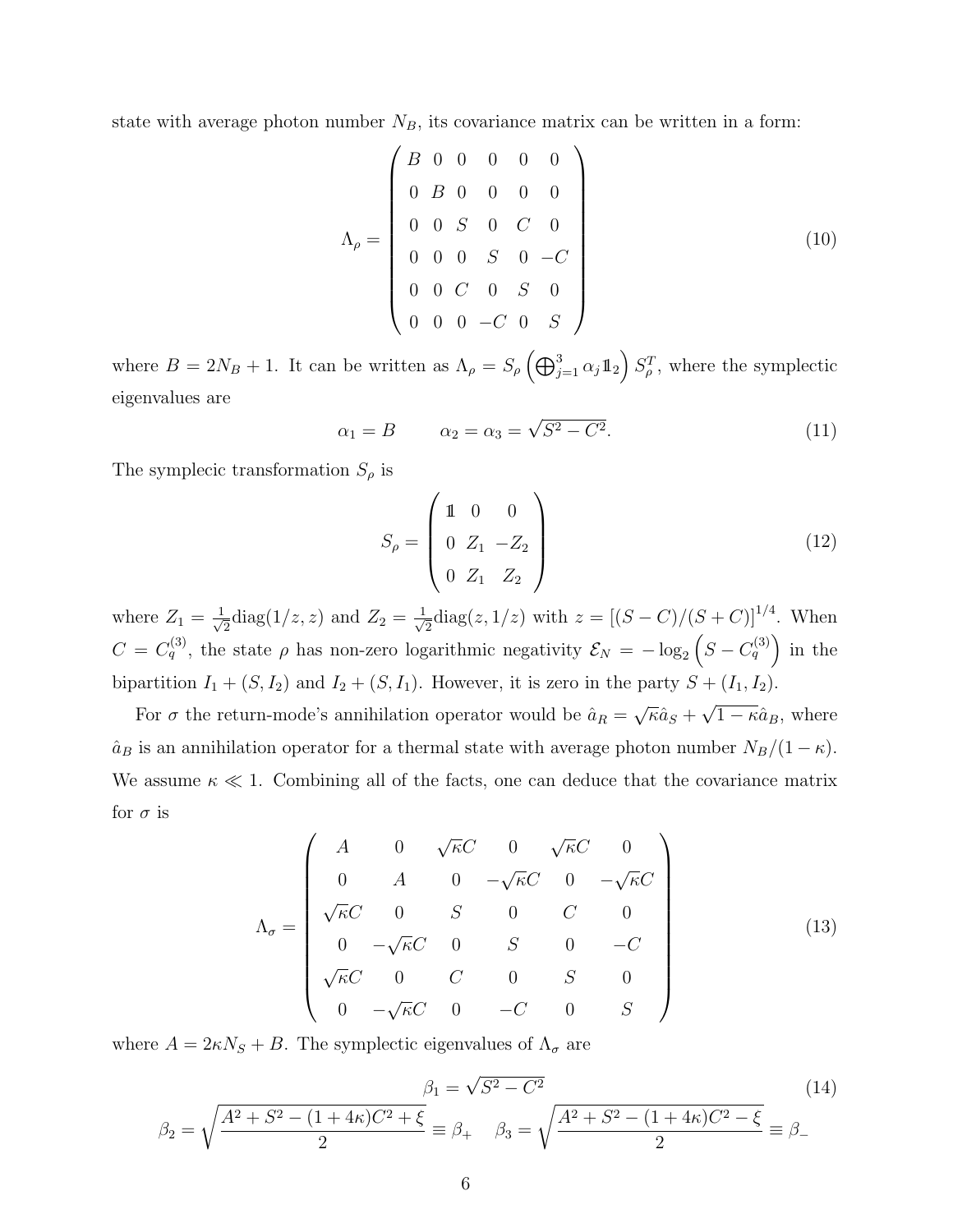where  $\xi = \sqrt{(A^2 - S^2 + C^2)^2 - 8\kappa C^2(A - S + C)(A - S - C)}$ . Then, it is straightforward to show  $\Lambda_{\sigma} = S_{\sigma} \left( \bigoplus_{j=1}^{3} \beta_j \mathbb{1}_2 \right) S_{\sigma}^T$ , where

$$
S_{\sigma} = \begin{pmatrix} 0 & X_1 & X_2 \\ Z_2 & Y_1 & Y_2 \\ -Z_2 & Y_1 & Y_2 \end{pmatrix} . \tag{15}
$$

The 2 × 2 matrices  $X_j$  and  $Y_j$  are  $X_1 = \text{diag}(x_+, y_+), X_2 = \text{diag}(y_-, x_-), Y_1 = \text{diag}(u_+, v_+),$ and  $Y_2 = \text{diag}(v_-, u_-)$  where

<span id="page-6-0"></span>
$$
x_{\pm} = \pm \frac{1}{2} \sqrt{\frac{\mu_{1,\pm} \mu_{2,\pm}}{(A - S \mp C)\xi \beta_{\pm}}} \qquad y_{\pm} = \sqrt{\frac{(A - S \mp C)\mu_{2,\pm} \beta_{\pm}}{\mu_{1,\pm} \xi}}
$$
(16)  

$$
u_{\pm} = \sqrt{\frac{\mu_{1,\pm} \mu_{2,\mp}}{8(A - S \pm C)\xi \beta_{\pm}}} \qquad v_{\pm} = \mp \sqrt{\frac{(A - S \pm C)\mu_{2,\mp} \beta_{\pm}}{2\mu_{1,\pm} \xi}}.
$$

In Eq. [\(16\)](#page-6-0)  $\mu_{1,\pm}$  and  $\mu_{2,\pm}$  are given by  $\mu_{1,\pm} = (\xi - 2AC) \pm [ (A - S)^2 - C^2 ]$  and  $\mu_{2,\pm} =$  $A^2 - S^2 + C^2 \pm \xi$ . One can show explicitly

$$
\mu_{2,+} - \mu_{2,-} = 2\xi \qquad \mu_{2,+} \mu_{2,-} = 8\kappa C^2 (A - S + C)(A - S - C) \tag{17}
$$
  

$$
\mu_{1,+} \mu_{2,+} = 2(A - S - C) \left[ A \mu_{2,+} - 4\kappa C^2 (A - S + C) \right]
$$
  

$$
\mu_{1,-} \mu_{2,-} = -2(A - S + C) \left[ A \mu_{2,-} - 4\kappa C^2 (A - S - C) \right].
$$

These relations are frequently used in the calculation of the QB bound. The state  $\sigma$  has non-zero logarithmic negativity in the bipartition  $I_1 + (S, I_2)$  and  $I_2 + (S, I_1)$ , whose explicit expression is too complicated to express it explicitly. Like a  $\rho$ , however, it is zero in the party  $S + (I_1, I_2)$ 

In order to accomplish the quantum illumination processing, we should choose the one of the null hypothesis  $H_0$  (target absent) or the alternative hypothesis  $H_1$  (target present). Then, the average error probability is

$$
P_E = P(H_0)P(H_1|H_0) + P(H_1)P(H_0|H_1)
$$
\n(18)

where  $P(H_0)$  and  $P(H_1)$  are the prior probabilities associated with the two hypotheses. We assume  $P(H_0) = P(H_1) = 1/2$  for simplicity. Therefore, the minimization of  $P_E$  naturally requires the optimal discrimination of  $ρ$  and  $σ$ . If we have M identical copies of  $ρ$  and  $σ$ , the optimal discrimination scheme presented in Ref. [\[26,](#page-11-2) [27\]](#page-11-3) yields the minimal error probability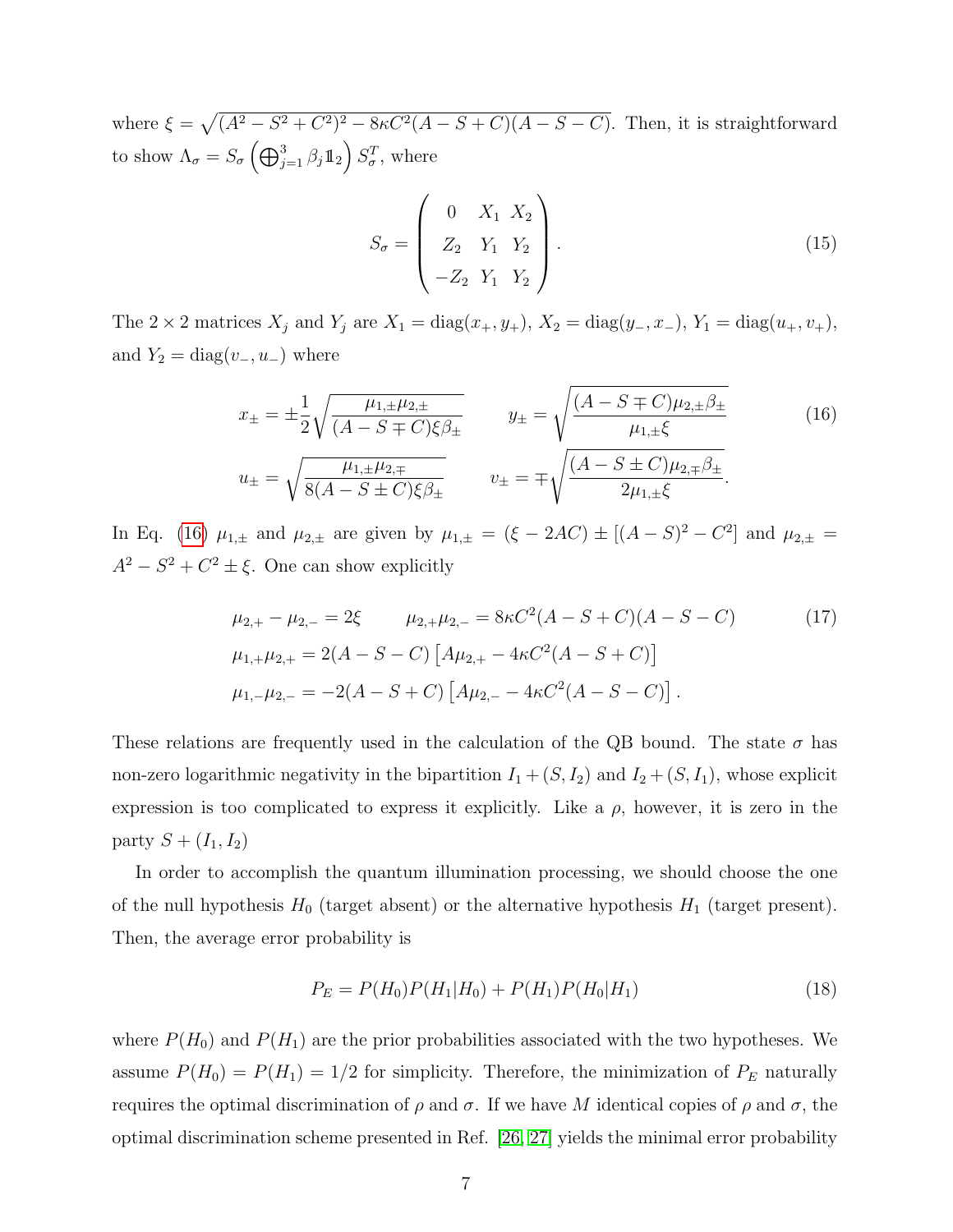$P_E^{min}$  in a form

<span id="page-7-0"></span>
$$
P_E^{\min} = \frac{1}{2} \left[ 1 - \frac{1}{2} ||\rho^{\otimes M} - \sigma^{\otimes M}||_1 \right] \tag{19}
$$

where  $||A||_1 = \text{Tr}\sqrt{A^{\dagger}A}$  denotes the trace norm of A. However, the computation of the trace norm in Eq.  $(19)$  seems to be highly tedious for large M. Also, it is difficult to imagine the large  $M$  behavior of the minimal error probability from Eq. [\(19\)](#page-7-0). In order to overcome these difficulties the quantum Chernoff bound was considered[\[28,](#page-11-4) [29\]](#page-11-5). The quantum Chernoff bound  $P_{QC}$  of  $\rho$  and  $\sigma$  is defined as

$$
P_{QC} = \frac{1}{2} \left( \min_{s \in [0,1]} \text{Tr} \left[ \rho^s \sigma^{1-s} \right] \right)^M.
$$
 (20)

This is a tight upper bound of  $P_E^{min}$ , i.e.,  $P_E^{min} \leq P_{QC}$ . This bound was analytically computed in several simple quantum systems [\[29\]](#page-11-5). However, the computation of the optimal s, which minimizes  $\text{Tr}[\rho^s \sigma^{1-s}]$ , is in general highly tedious.

The Chernoff bound for general n-mode Gaussian states  $\tilde{\rho}$  and  $\tilde{\sigma}$  can be expressed as follows. First we define

$$
\Lambda_p(x) \equiv \frac{(x+1)^p + (x-1)^p}{(x+1)^p - (x-1)^p} \qquad G_p(x) \equiv \frac{2^p}{(x+1)^p - (x-1)^p}.
$$
\n(21)

Let the mean displacement vector of  $\tilde{\rho}$  and  $\tilde{\sigma}$  be  $\bar{x}_{\rho}$  and  $\bar{x}_{\sigma}$ , and the corresponding covariance matrices are  $\tilde{\Lambda}_{\rho} = S_{\rho} \left( \bigoplus_{j=1}^{n} \alpha_{j} 1\!\!1_{2} \right) S_{\rho}^{T}$  and  $\tilde{\Lambda}_{\sigma} = S_{\sigma} \left( \bigoplus_{j=1}^{n} \beta_{j} 1\!\!1_{2} \right) S_{\sigma}^{T}$ . Now, we define  $V_{\rho}(s) = S_{\rho} \left(\bigoplus_{j=1}^{n} \Lambda_{s} (\alpha_{j}) \mathbb{1}_{2}\right) S_{\rho}^{T}$  and  $V_{\sigma}(s) = S_{\sigma} \left(\bigoplus_{j=1}^{n} \Lambda_{s} (\beta_{j}) \mathbb{1}_{2}\right) S_{\sigma}^{T}$ . Then, the Chernoff bound for  $\tilde{\rho}$  and  $\tilde{\sigma}$  [\[30\]](#page-11-6) is expressed as

$$
P_{QC} = \frac{1}{2} \left[ \min_{s \in [0,1]} Q_s \right]^M \tag{22}
$$

where

<span id="page-7-1"></span>
$$
Q_s = \bar{Q}_s \exp\left[ -d^T \left( V_\rho(s) + V_\sigma(1-s) \right)^{-1} d \right].
$$
 (23)

In Eq. [\(23\)](#page-7-1)  $d = \bar{x}_{\rho} - \bar{x}_{\sigma}$  and

$$
\bar{Q}_s = \frac{2^n \prod_{k=1}^n G_s(\alpha_k) G_{1-s}(\beta_k)}{\sqrt{\det [V_\rho(s) + V_\sigma(1-s)]}}.
$$
\n(24)

Now, let us return to our case. Since  $d = 0$  and  $n = 3$  for our case, the quantum Chernoff bound for  $\rho$  and  $\sigma$  can be written as

<span id="page-7-2"></span>
$$
P_{QC} = \frac{1}{2} \left( \min_{s \in [0,1]} \bar{Q}_s \right)^M.
$$
 (25)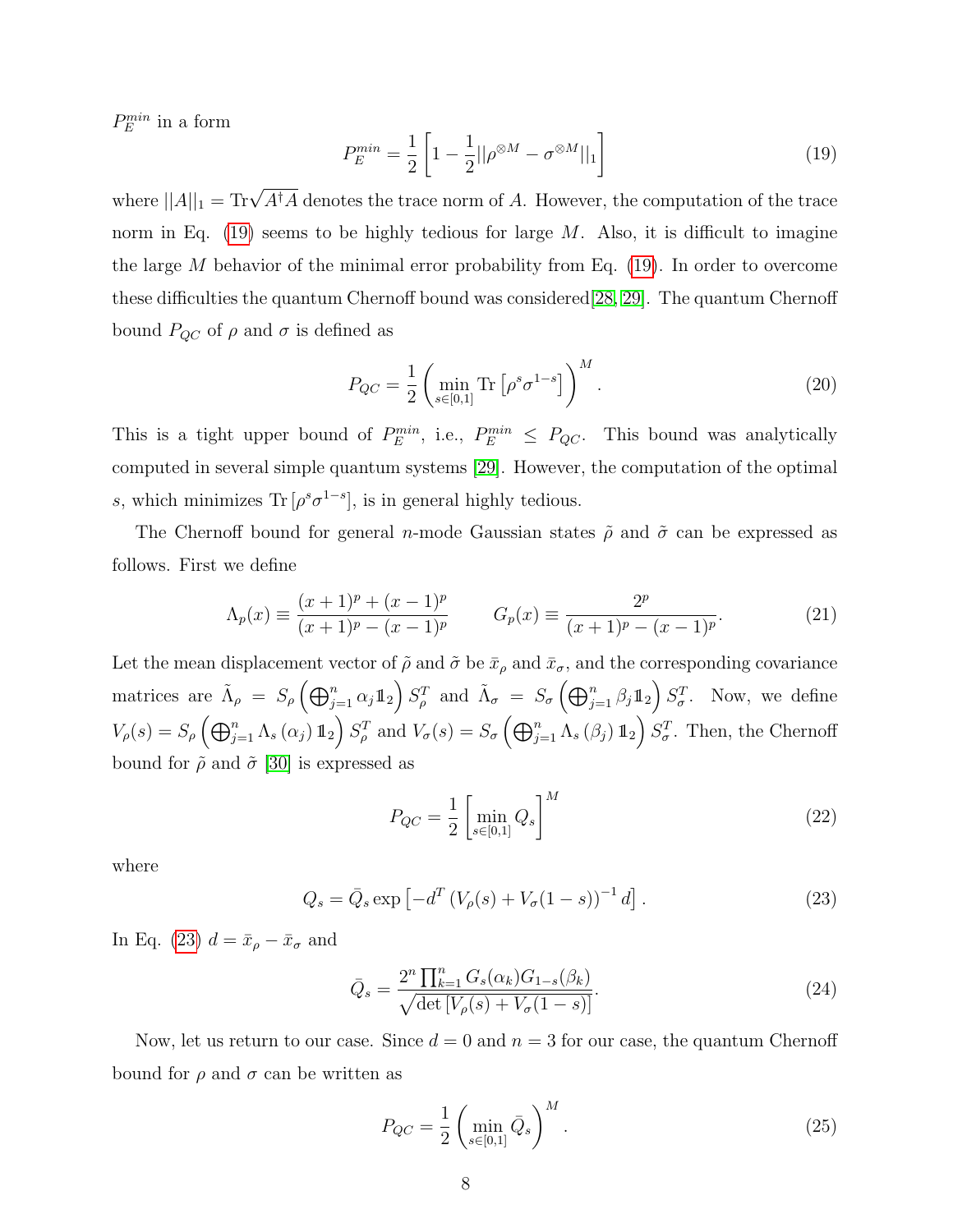In Eq. [\(25\)](#page-7-2) it is highly tedious and complicated process to find the optimal s, which minimizes  $\overline{Q}_s$ . Therefore, the QB bound  $P_{QB}$  can be considered, where  $s = 1/2$  is chosen instead of the optimal s. In this reason,  $P_{QB}$  is always larger than  $P_{QC}$  if the optimal s is not 1/2. The QB bound for our case is

<span id="page-8-1"></span>
$$
P_{QB} = \frac{1}{2} \left( \bar{Q}_{s=1/2} \right)^M \tag{26}
$$

where

$$
\bar{Q}_{s=1/2} = \frac{2^3 \prod_{k=1}^3 G_{1/2}(\alpha_k) G_{1/2}(\beta_k)}{\sqrt{\det \left[ V_\rho \left( \frac{1}{2} \right) + V_\sigma \left( \frac{1}{2} \right) \right]}}.
$$
\n(27)

Now let us assume again  $N_B \gg 1$ ,  $N_B \gg N_S$ , and  $\kappa \ll 1$ . Then, it is possible to show

<span id="page-8-0"></span>
$$
2^{3} \prod_{k=1}^{3} G_{1/2}(\alpha_{k}) G_{1/2}(\beta_{k})
$$
\n
$$
= \frac{128N_{B}}{(\sqrt{\nu+1} - \sqrt{\nu-1})^{4}} \left[ 1 + \frac{1}{2N_{B}} \left\{ 1 + \kappa N_{S} - \frac{\kappa C^{2} S}{\nu \sqrt{\nu^{2} - 1}} \right\} + \mathcal{O}(N_{B}^{-2}) \right]
$$
\n
$$
\sqrt{\det \left[ V_{\rho} \left( \frac{1}{2} \right) + V_{\sigma} \left( \frac{1}{2} \right) \right]} = \frac{128N_{B}}{(\sqrt{\nu+1} - \sqrt{\nu-1})^{4}}
$$
\n
$$
\times \left[ 1 + \frac{1}{2N_{B}} \left\{ 1 + \kappa N_{S} + \kappa C^{2} S \left( 1 - \frac{\sqrt{\nu^{2} - 1}}{\nu} - \frac{1}{\nu \sqrt{\nu^{2} - 1}} \right) \right\} + \mathcal{O}(N_{B}^{-2}) \right]
$$
\n
$$
\sqrt{\sigma_{\rho} \sqrt{\sigma_{\rho}}}
$$

where  $\nu =$  $\overline{S^2 - C^2}$ . Inserting Eq. [\(28\)](#page-8-0) into Eq. [\(26\)](#page-8-1) and putting  $C = C_q^{(3)}$ , one can derive the main result [\(6\)](#page-3-0) where  $\gamma_3$  is given by

<span id="page-8-2"></span>
$$
\gamma_3 = \frac{1}{2} \left( C_q^{(3)} \right)^2 S \left( 1 - \frac{\sqrt{\nu^2 - 1}}{\nu} \right) = N_S \left[ 1 - \sqrt{2N_S} + \mathcal{O}(N_S) \right] \tag{29}
$$

and  $\nu =$ <sup>1</sup>  $S^2 - (C_q^{(3)})^2$ . The last equality of Eq. [\(29\)](#page-8-2) holds for only  $N_S \ll 1$ .

#### IV. DISCUSSION

In this paper we explore the quantum illumination by making use of the three-mode Gaussian state. If  $N_S \ll 1$ , the resulting QB bound is slightly less than the previous result derived in Ref. [\[15\]](#page-10-4). Furthermore, we show that same is true when  $0 \leq N_S \leq 0.295$ . We guess the improvement of entanglement advantage in this region compared to the two-mode Gaussian illumination is due to the residual entanglement between the two idler beams. However, this does not explain why the entanglement advantage is reduced when  $N_S > 0.295$ .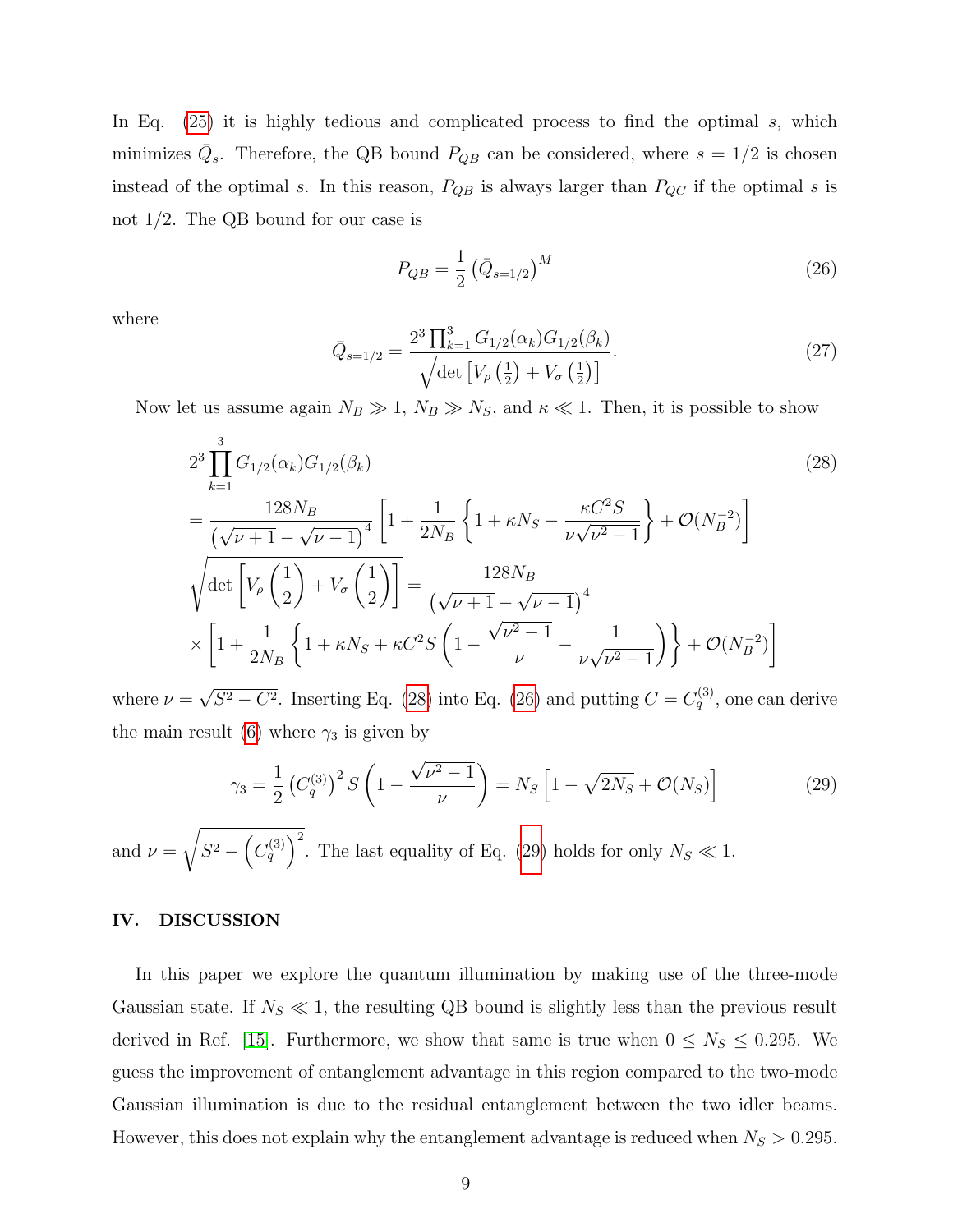In order to understand this phenomenon more clearly, it seems to be necessary to examine the N-mode Gaussian illumination.

One can examine the advantage of the three-mode Gaussian approach in the asymmetric Gaussian hypothesis testing. Also, it is of interest to examine the effect of the Gaussian operations such as squeezing operation in quantum Gaussian illumination scheme. We hope to revisit these issues in the future.

Acknowledgement: This work was supported by the National Research Foundation of Korea(NRF) grant funded by the Korea government(MSIT) (No. 2021R1A2C1094580).

- <span id="page-9-0"></span>[1] M. A. Nielsen and I. L. Chuang, Quantum Computation and Quantum Information (Cambridge University Press, Cambridge, England, 2000).
- <span id="page-9-1"></span>[2] F. Arute et al.,Quantum supremacy using a programmable superconducting processor, Nature 574 (2019) 505. Its supplementary information is given in [arXiv:1910.11333.](http://arxiv.org/abs/1910.11333)
- <span id="page-9-2"></span>[3] E. Schrödinger, Die gegenwärtige Situation in der Quantenmechanik, Naturwissenschaften, 23 (1935) 807.
- <span id="page-9-3"></span>[4] R. Horodecki, P. Horodecki, M. Horodecki, and K. Horodecki, Quantum Entanglement, Rev. Mod. Phys. **81** (2009) 865  $\alpha$  [\[quant-ph/0702225\]](http://arxiv.org/abs/quant-ph/0702225) and references therein.
- <span id="page-9-4"></span>[5] C. H. Bennett, G. Brassard, C. Crepeau, R. Jozsa, A. Peres and W. K. Wootters, Teleporting an Unknown Quantum State via Dual Classical and Einstein-Podolsky-Rosen Channles, Phys.Rev. Lett. 70 (1993) 1895.
- <span id="page-9-5"></span>[6] Y. H. Luo et al., Quantum Teleportation in High Dimensions, Phys. Rev. Lett. 123 (2019) 070505 [\[arXiv:1906.09697](http://arxiv.org/abs/1906.09697) (quant-ph)].
- <span id="page-9-6"></span>[7] C. H. Bennett and S. J. Wiesner, Communication via one- and two-particle operators on Einstein-Podolsky-Rosen states, Phys. Rev. Lett. 69 (1992) 2881.
- <span id="page-9-7"></span>[8] V. Scarani, S. Lblisdir, N. Gisin and A. Acin, Quantum cloning, Rev. Mod. Phys. 77 (2005) 1225 [\[quant-ph/0511088\]](http://arxiv.org/abs/quant-ph/0511088) and references therein.
- <span id="page-9-8"></span>[9] A. K. Ekert , Quantum Cryptography Based on Bell's Theorem, Phys. Rev. Lett. 67 (1991) 661.
- <span id="page-9-9"></span>[10] C. Kollmitzer and M. Pivk, Applied Quantum Cryptography (Springer, Heidelberg, Germany, 2010).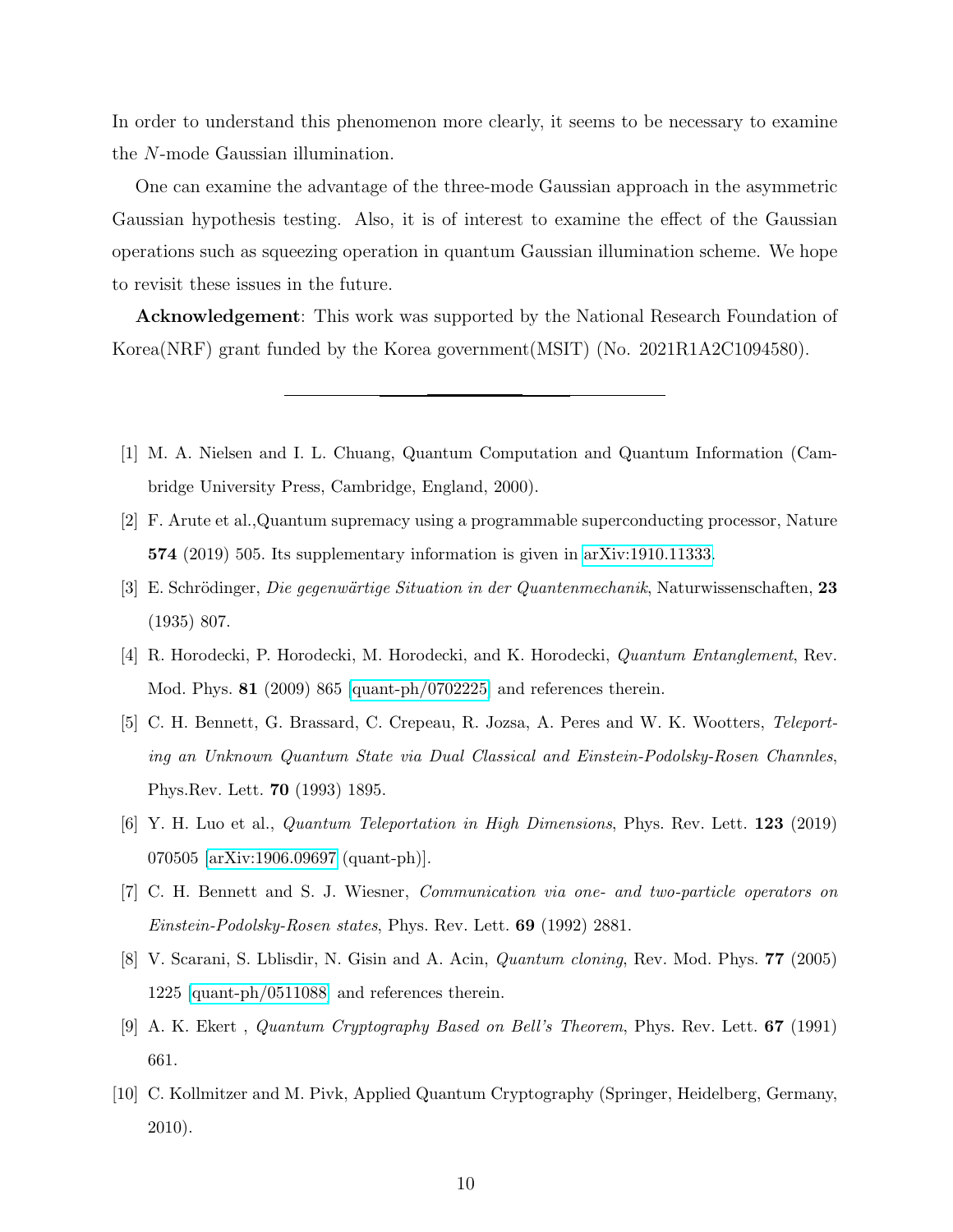- <span id="page-10-0"></span>[11] K. Wang, X. Wang, X. Zhan, Z. Bian, J. Li, B. C. Sanders, and P. Xue, Entanglement-enhanced quantum metrology in a noisy environment, Phys. Rev.  $\mathbf{A97}$  (2018) 042112 [\[arXiv:1707.08790](http://arxiv.org/abs/1707.08790) (quant-ph)].
- <span id="page-10-1"></span>[12] T. D. Ladd, F. Jelezko, R. Laflamme, Y. Nakamura, C. Monroe, and J. L. O'Brien, Quantum *Computers*, Nature, **464** (2010) 45 [\[arXiv:1009.2267](http://arxiv.org/abs/1009.2267) (quant-ph)].
- <span id="page-10-2"></span>[13] G. Vidal, Efficient classical simulation of slightly entangled quantum computations, Phys. Rev. Lett. 91 (2003) 147902 [\[quant-ph/0301063\]](http://arxiv.org/abs/quant-ph/0301063).
- <span id="page-10-3"></span>[14] S. Lloyd, Enhanced Sensitivity of Photodetection via Quantum Illumination, Science, 321, 1463 (2008).
- <span id="page-10-4"></span>[15] S.-H. Tan, B. I. Erkmen, V. Giovannetti, S. Guha, S. Lloyd, L. Maccone, S. Pirandola, and J. H. Shapiro, Quantum Illumination with Gaussian States, Phys. Rev. Lett. 101, 253601 (2008). [\[arXiv:0810.0534](http://arxiv.org/abs/0810.0534) (quant-ph)]
- <span id="page-10-5"></span>[16] S. Guha and B. I. Erkmen, Gaussian-state quantum-illumination receivers for target detection, Phys. Rev. A 80, 052310 (2009). [\[arXiv:0911.0950](http://arxiv.org/abs/0911.0950) (quant-ph)]
- [17] E. D. Lopaeva, I. R. Berchera, I. P. Degiovanni, S. Olivares, G. Brida, and M. Genovese, Experimental Realization of Quantum Illumination, Phys. Rev. Lett. 110, 153603 (2013). [\[arXiv:1303.4304](http://arxiv.org/abs/1303.4304) (quant-ph)]
- [18] S. Barzanjeh, S. Guha, C. Weedbrook, D. Vitali, J. H. Shapiro, and S. Pirandola, Microwave  $Quantum\; Illumination$ , Phys. Rev. Lett. 114, 080503 (2015).  $[arXiv:1503.00189$  (quant-ph)]
- [19] Z. Zhang, S. Mouradian, F. N. C. Wong, and J. H. Shapiro, Entanglement-Enhanced Sensing in a Lossy and Noisy Environment, Phys. Rev. Lett. 114, 110506 (2015). [\[arXiv:1411.5969](http://arxiv.org/abs/1411.5969) (quant-ph)]
- <span id="page-10-6"></span>[20] Q. Zhuang, Z. Zhang, and J. H. Shapiro, Optimum Mixed-State Discrimination for Noisy Entanglement-Enhanced Sensing, Phys. Rev. Lett. 118, 040801 (2017). [\[arXiv:1609.01968](http://arxiv.org/abs/1609.01968) (quant-ph)]
- <span id="page-10-7"></span>[21] M. M. Wilde, M. Tomamichel, S. Lloyd, and M. Berta, Gaussian Hypothesis Testing and *Quantum Illumination*, Phys. Rev. Lett. **119**, 120501 (2017).  $[\text{arXiv:1608.0699 (quant-ph)}]$
- <span id="page-10-8"></span>[22] A. Karsa, G. Spedalieri, Q. Zhuang, and S. Pirandola, Quantum illumination with a generic Gaussian source, Phys. Rev. Research 2, 023414 (2020). [\[arXiv:2005.07733](http://arxiv.org/abs/2005.07733) (quant-ph)]
- <span id="page-10-9"></span>[23] S. Zhang, J. Guo, W. Bao, J. Shi, C. Jin, X. Zou, and G. Guo, Quantum illumination with photon-subtracted continuous-variable entanglement, Phys. Rev. A 89, 062309 (2014).